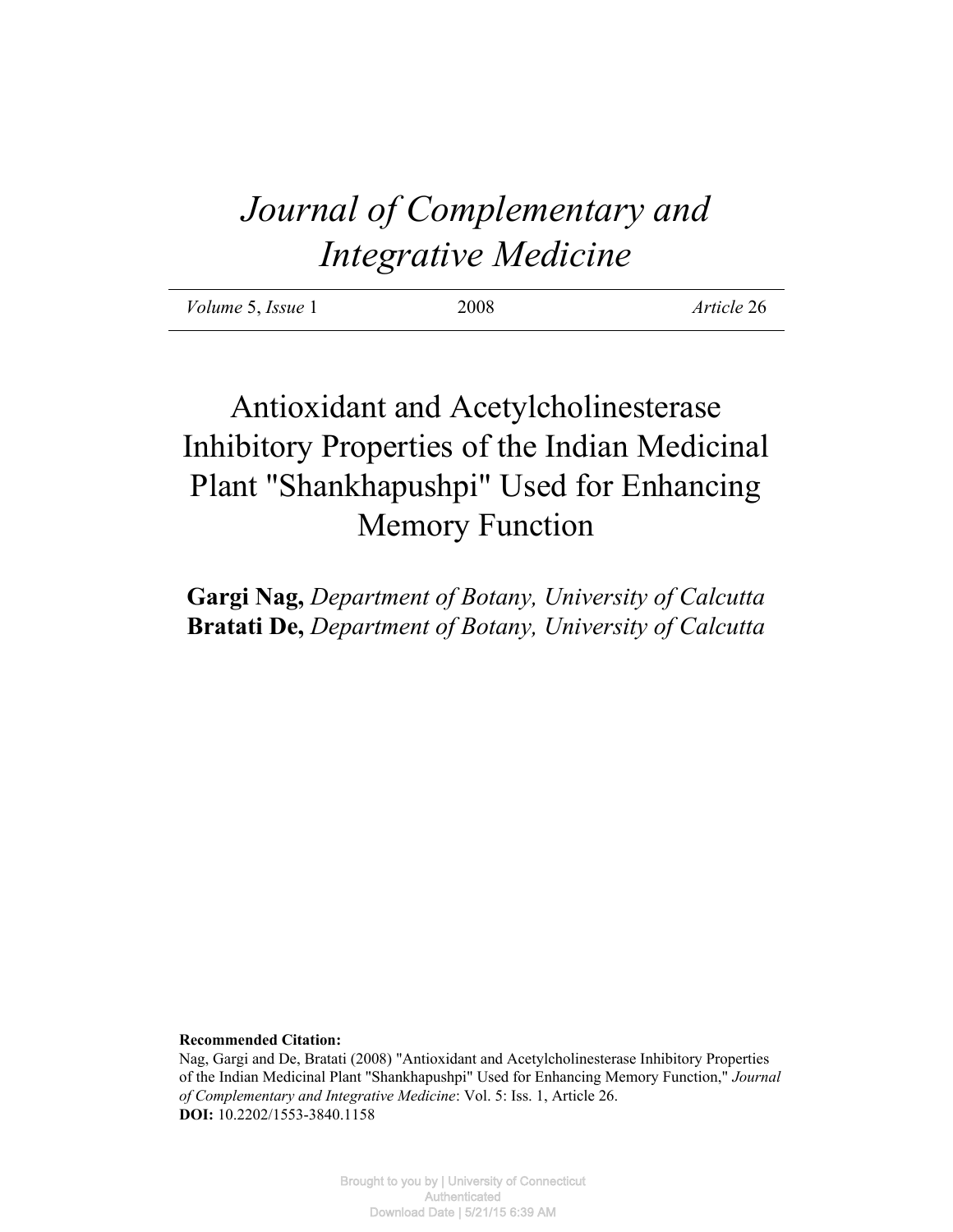# Antioxidant and Acetylcholinesterase Inhibitory Properties of the Indian Medicinal Plant "Shankhapushpi" Used for Enhancing Memory Function

Gargi Nag and Bratati De

#### **Abstract**

Objective - At least seven plants known as Shankhapushpi are used in Indian system of medicine for improving memory function. The present study was aimed to analyze the antioxidant and acetylcholinesterase inhibitory properties of the methanolic extracts of five of these plants, e.g. *Clitorea ternatea, Canscora decussata, C. diffusa, Evolvulus alsinoides, E. nummularius*.

Methods – Acetylcholinesterase activity was assayed modifying the method of Ellman et al. (1961) using mice brain homogenates as the enzyme source. Antioxidant activity of the extracts were determined by measuring DPPH radical and superoxide radical scavenging activity, metal chelation effect and total antioxidant capacity.

Results - All the plants (except *C. ternatea*) inhibited acetylcholinesterase in a dose dependant manner, significantly scavenged DPPH radical and superoxide radical and chelated metal ions. Total antioxidant capacity (equivalent to ascorbic acid) of the plant extracts were also good. It was found that *C. decussata* has the highest acetylcholinesterase inhibitory activity. Antioxidant activity in all systems (except metal chelation property) was highest in *C. decussata*.

**KEYWORDS:** Shankhapushpi, *Canscora decussata*, *Canscora diffusa*, *Evolvulus alsinoides*, *Evolvulus nummularius*, *acetylcholinesterase*, antioxidant

**Author Notes:** Financial assistance from UGC is acknowledged. Address corresponds to authors: Department of Botany, University of Calcutta, 35 Ballygunge Circular Road, Kolkata 700019, India.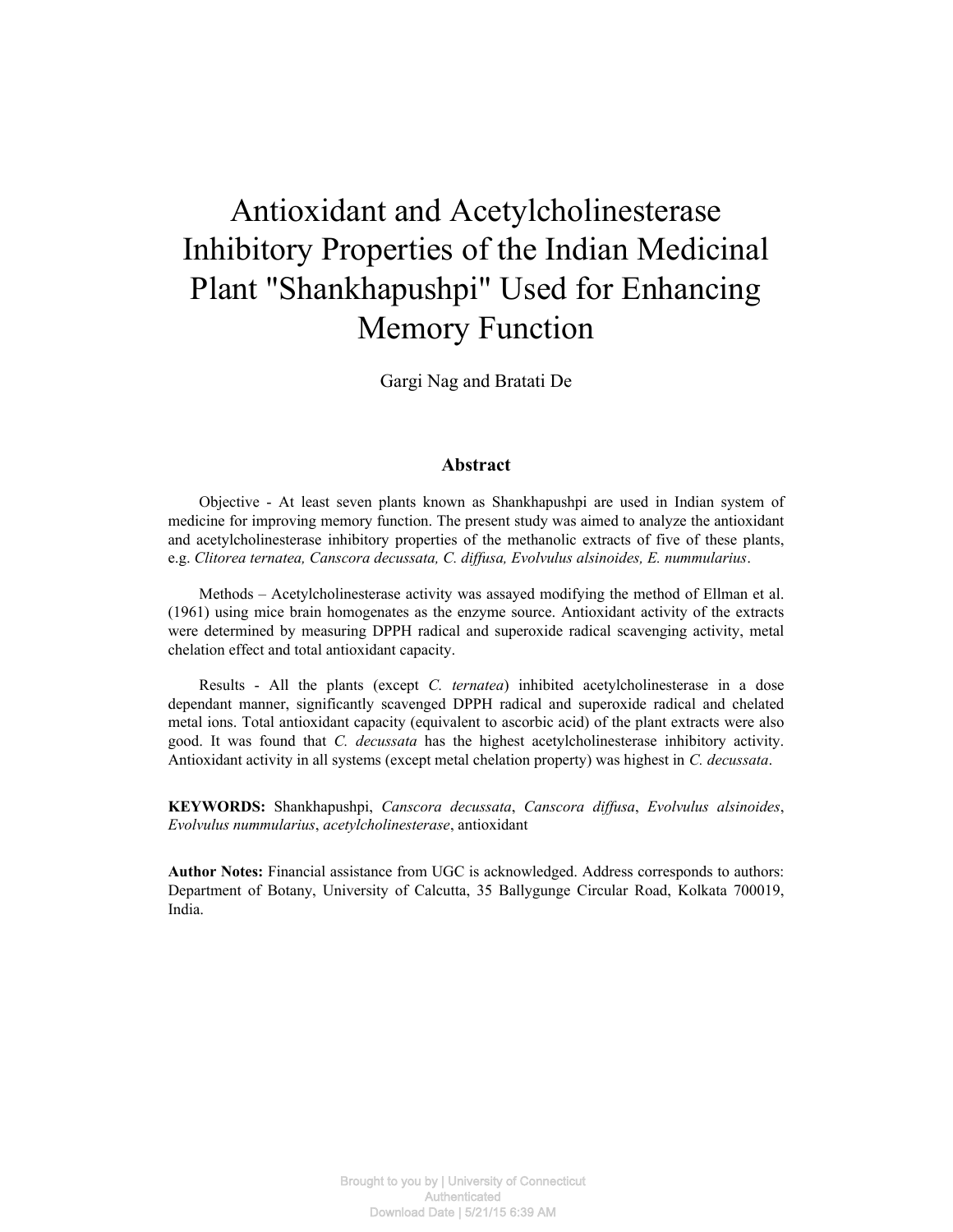#### **Introduction:**

"*Shankhapushpi*" is the medicinal plant used in Indian system of medicine for improving memory function. At least seven plants are known as *Shankhapushpi*. These are *Clitorea ternatea* L., *Canscora decussata* Schult., *C. diffusa* R. Br., *Evolvulus alsinoides* L., *Convolvulus microphyllus* Sieber ex Spreng, *C. pleuricaulis* Choisy (Mitra, 1985). *Evolvulus nummularius* is also locally known as *Shankhapushpi*. The roots of *C. ternatea* are intellect promoting (Jain et al., 2003).

Acetylcholine (Ach) stimulation of the nicotinic receptors appears to be associated with cognitive process and memory. The Ach has a very short life due to the presence of acetylcholinesterase (AchE) which hydrolyses the ester bond of the molecule, thus leading to loss of stimulatory activity (Silman and Sussman, 2005; Houghton et al., 2006). The neuropathological occurrence associated with memory loss is a cholinergic deficit which has been correlated with the severity of Alzheimer's disease (AD) (Bierer et al., 1995; Collerton, 1986; Perry et al, 1978). Approaches to enhance cholinergic function in AD have included simulation of cholinergic receptors or prolonging the availability of acetylcholine (Ach) released into the neuronal synaptic cleft by inhibiting Ach hydrolysis by acetylcholinesterase (AchE); the latter may be achieved through the use of AchE inhibitors (Howes and Houghton, 2003). Among the possible strategies for enhancing brain cholinergic activity, acetylcholinesterase inhibitors have been the most extensively used for the symptomatic treatment of AD (Siqueira et al., 2003). Neurodegenerative diseases such as AD are free radical reactions, which are reported to initiate cell injury. So the use of antioxidants has also been used to slow AD progression and neuronal degeneration (Howes and Houghton, 2003; Maxwell, 1995; Slater, 1984; Spiteller, 1993).

In the present paper we report a comparative study of antioxidant and acetylcholinesterase inhibitory properties of the leafy shoots of *C. decussata*, *C. diffusa*, *E. alsinoides*, *E. nummularius* and the roots of *C. ternatea.* 

#### **Materials and methods**

#### *Plant Materials:*

The leafy shoots of *C. decussata* (CDS), *C. diffusa* (CDF), *E. alsinoides* (EAL), *E. nummularius* (ENM) and the roots of *C. ternatea* (CLT) were collected from Kolkata and surrounding areas. The extracts were made from the dried ground materials by refluxing with 100% methanol for 5 hours. The extracts were then evaporated to dryness. Different concentrations of the methanolic solutions of the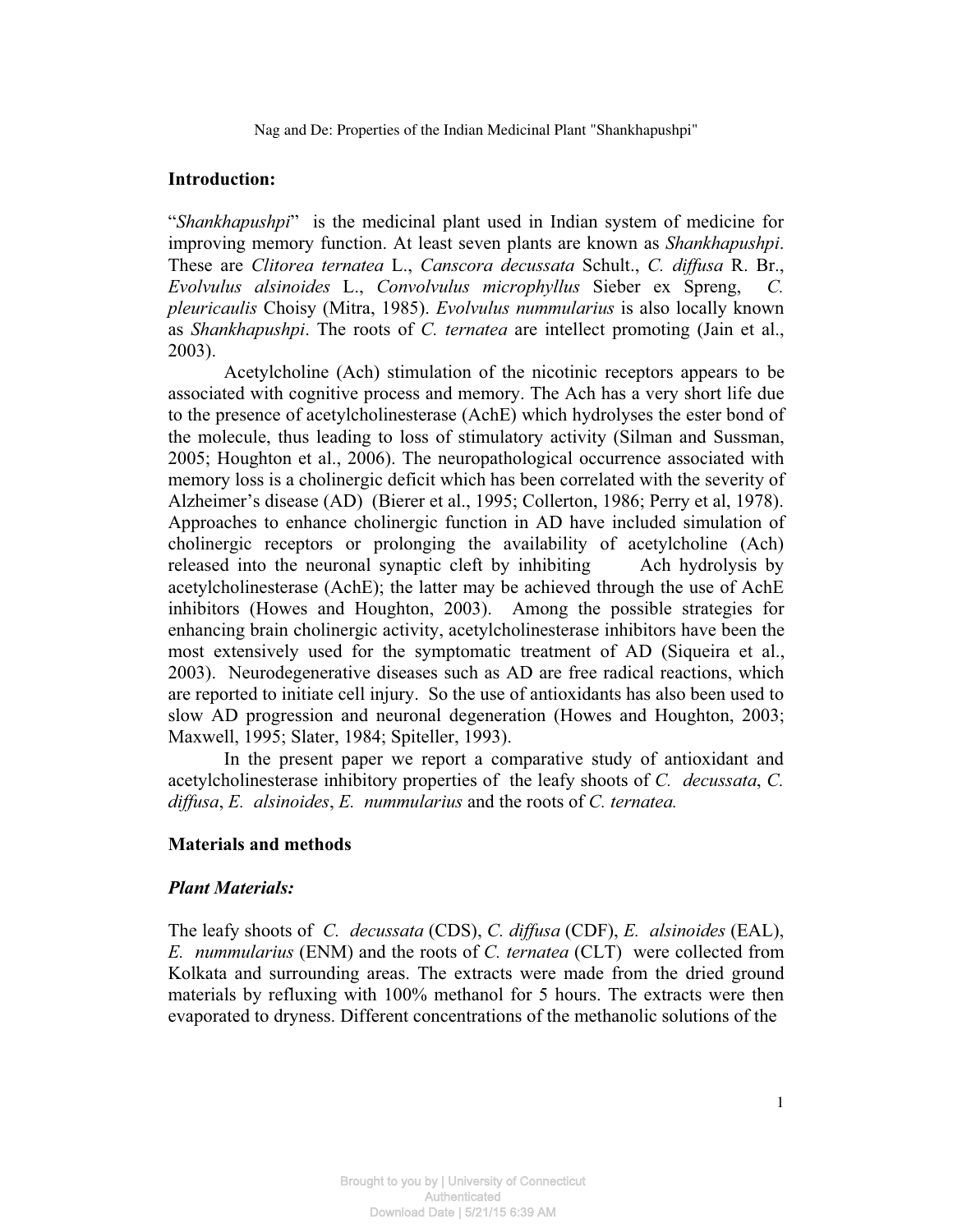extracts were used for analyzing antioxidant activity in vitro and for studying acetylcholinesterase inhibitory activity. Each experiment was repeated three to five times.

## *Chemicals:*

1,1 Diphenyl-2-picrylhydrazyl was procured from Sigma, USA. Nitroblue tetrazolium, 5,5' dithiobis (2 nitrobenzoic acid), acetylthiocholine were obtained from Sisco Research Laboratories PVT. Ltd., India. All other reagents were of analytical grade.

## *Animals:*

Brain from male mice, maintained in accordance with the guidelines of the committee for the Purpose of Control and Supervision of Experiments on Animals (CPCSEA), Ministry of Forests and Environment, Government of India, were obtained from the Central Drugs Laboratory, Kolkata, India

## *Acetylcholinesterase Activity:*

Acetylcholinesterase activity was assayed modifying the method of Ellman et al. (1961), following Oh et al. (2004) and Siqueira et al. (2003). Brains from 3-4 weeks old mice were washed with cold sodium phosphate buffer (0.2M, pH 8), homogenized in buffer and centrifuged at  $10,000$  RPM at  $4^{\circ}$ C. The supernatant was used as the enzyme source (AChE). The plant extracts were dissolved in methanol. AChE  $(1.4 \text{ ml})$  and plant extract solution  $(100 \text{ µ})$  were added to  $1.44$ ml buffer. The reaction was started by adding  $30 \mu l$  0.5 mM 5,5' dithiobis (2 nitrobenzoic acid) (DTNB) and 30  $\mu$ l 0.6mM acetylthiocholine iodide solution. The reaction mixture was incubated at 37  $\mathrm{^{0}C}$  for 20 min. The optical density was measured at 412 nm immediately. The percentage inhibition of AChE activity by plant extract was calculated.

## *DPPH radical scavenging activity:*

The antioxidant activity of the extracts on the basis of the scavenging activity of the stable 1,1-diphenyl-2-picrylhydrazyl (DPPH) free radical was determined following the method described by Braca et al (2001).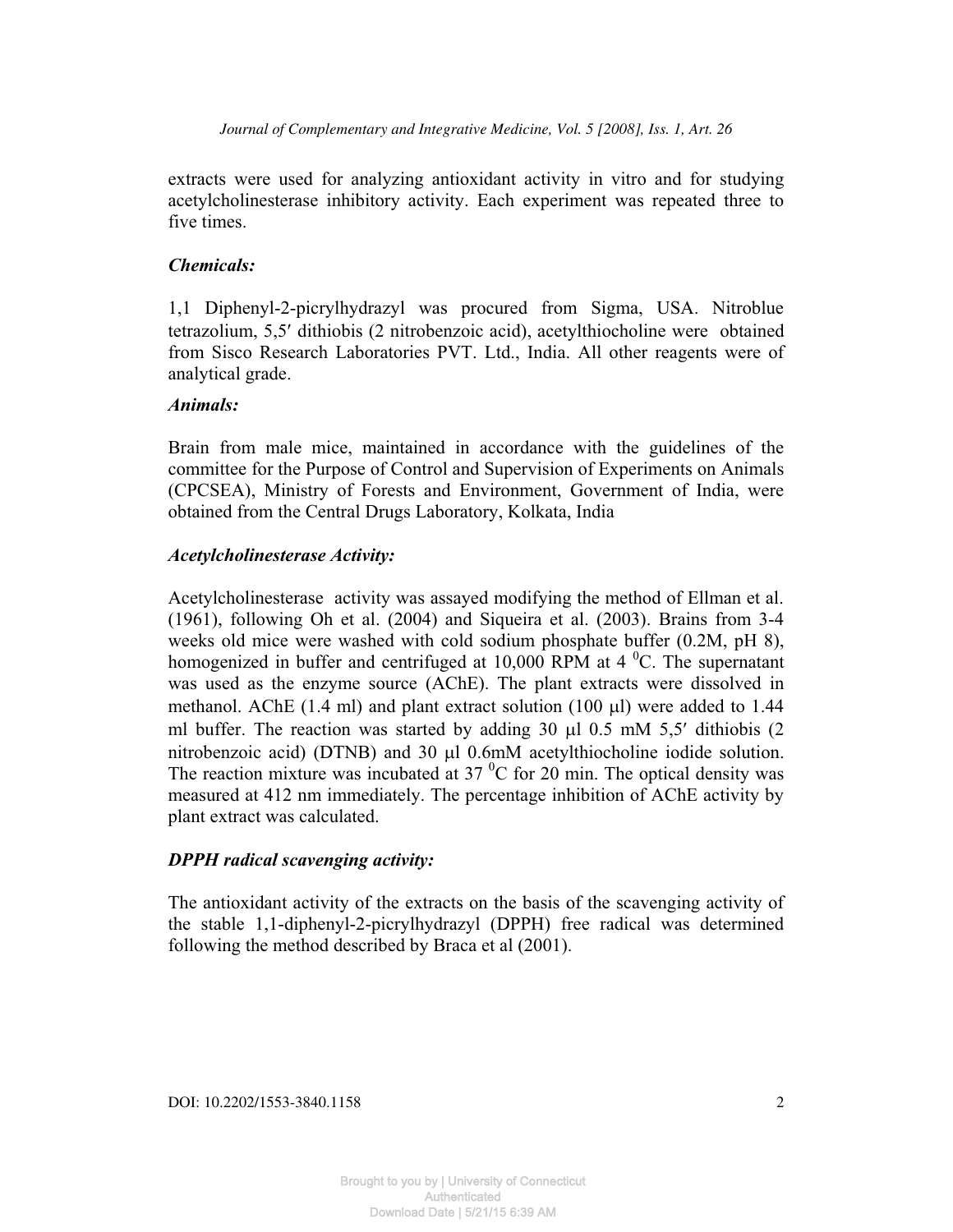# *Superoxide radical (O<sup>2</sup> -.) scavenging activity*

Superoxide radical scavenging activity was determined following the method used by Dasgupta and De (2004) in the riboflavin-light-nitrobluetetrazolium (NBT) system (Beauchamp and Fridovich, 1971).

#### *Metal chelating effect (Ferrous ion)*

The method is based on the chelation of ferrous ions by the plant extract (Wang et al., 2003). Ferrozine can quantitatively form complexes with  $Fe^{2+}$ . In the presence of plant extract (chelating agents) the complex formation is disrupted, resulting in a decrease in the red colour of the complex. Measurement of colour reduction therefore allows estimating the metal chelating activity of the coexisting chelators. Fe<sup>2+</sup> chelating ability is due to antioxidant activity of the plant extract.

#### *Determination of total antioxidant capacity*

The assay is based on the reduction of Mo  $(VI)$  to Mo $(V)$  by the extract and subsequent formation of a green phosphate/ $Mo(V)$  complex at acid pH (Prieto et al., 1999). The antioxidant capacity is expressed as ascorbic acid equivalent (AAE). Extract (0.3ml) was combined with 3 ml of reagent solution (0.6 M sulfuric acid, 28 mM sodium phosphate and 4mM ammonium molybdate). The tubes were incubated at  $95^{\circ}$  C for 90 min. After the mixture had cooled to room temperature, the absorbance of the solution was measured at 695 nm against blank. Total antioxidant capacity of plant extract was measured from the regression equation (y=0.0114x + 0.0664) prepared from the concentration versus optical density of ascorbic acid.

#### *Determination of total phenol content*

Phenol content was determined by Folin-Ciocalteau reagent in alkaline medium and was expressed as gallic acid equivalents (GAE) (Sadasivam and Manikam, 1992). Total phenol content was calculated from the regression equation ( $y =$  $0.0193x - 0.0006$  prepared from a range of concentrations of gallic acid and optical densities for the concentrations.

#### *Determination of total flavonoid content*

Total flavonoid content was determined following Kim et al. (2003) and was expressed as catechin equivalent (CE), calculated from the regression equation prepared from a range of concentrations of catechin and optical densities for the concentrations.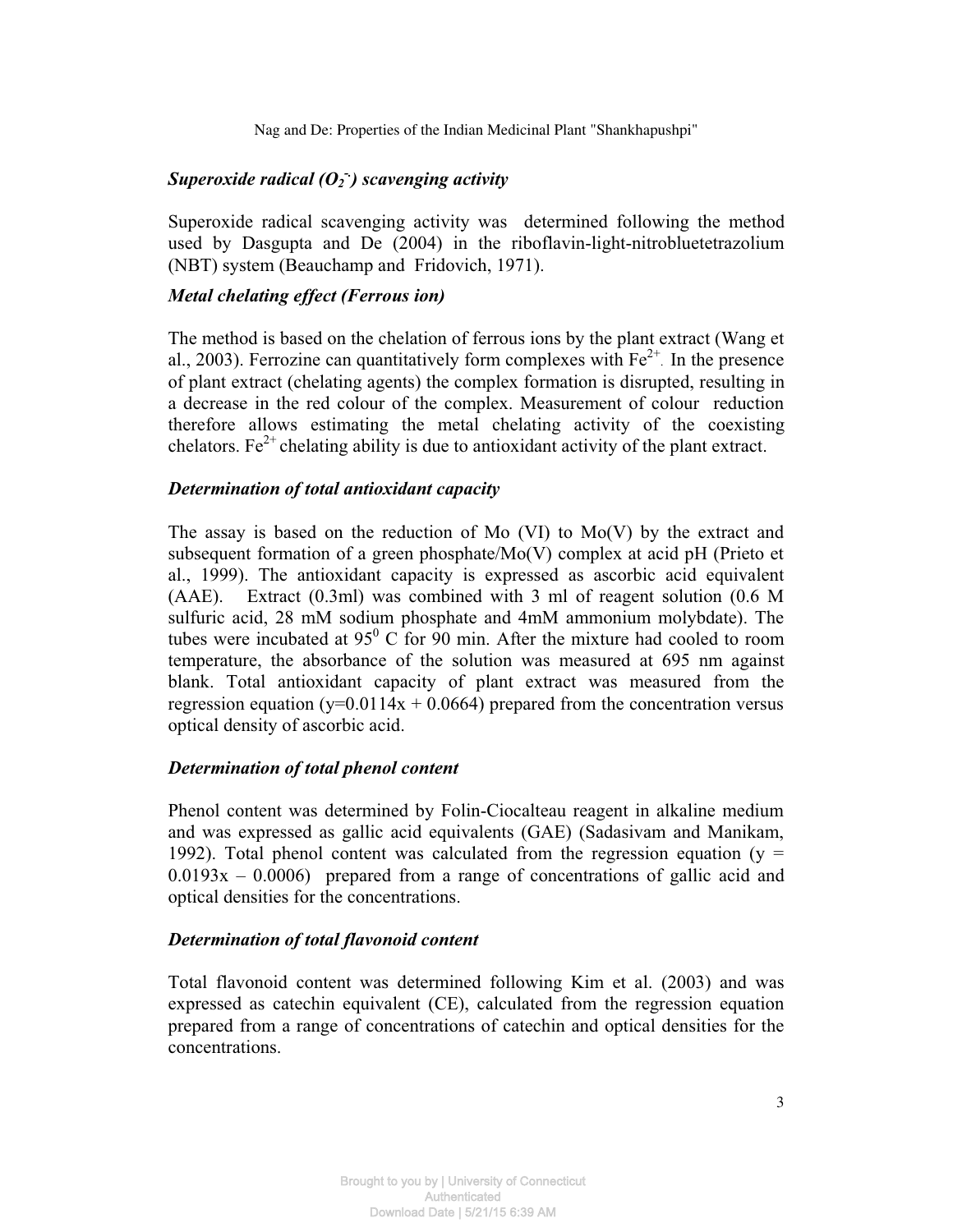#### *Statistical analysis*

The results were statistically analyzed by Welch's t test to show significant differences in activity. Correlation coefficients to determine the relationship between two variables (concentrations and % inhibition; activity and total phenol/flavonoid content) were calculated using MS Excel software.

#### **Results and discussion**

Different concentrations (up to 500  $\mu$ g/ml) of the extracts of the plants were tested for the acetylcholinesterase inhibitory activity. The plants except the root extract of *C. ternatea* showed good activity in the concentration range. But *C. ternatea* extract at 500  $\mu$ g/ml concentration inhibited only 16.98  $\pm$  1.04 percent enzyme activity. Although Taranalli and Cheeramkuczhi (2000) found that the ethanolic extract of the root parts of this plant significantly produced memory retention, increased rat brain acetylcholine content and acetylcholinesterase activity, the present result showed very weak activity. All other plant extracts inhibited AChE in a dose dependent manner. The  $IC_{50}$  values (the concentration of plant extract for inhibition of activity by 50%) are shown in Table I. CDS was found to have highest activity (statistically significant) in comparison to other plants (P value  $< 0.05$ ). CDF recorded lowest activity. The difference in activity between EAL and ENM is statistically insignificant.

Antioxidant activity of the plant extracts were also tested in vitro using different systems of assay e.g. DPPH radical scavenging assay, superoxide radical scavenging assay, metal chelating (ferrous ion) assay and total antioxidant capacity. The  $IC_{50}$  values for scavenging DPPH radical, superoxide radical and ferrous ion chelation are shown in Table 2 - 4. Antioxidant activity of CLT was not studied as the plant extract did not show good acetylcholinesterase inhibitory activity. All other plant extracts showed good antioxidant activity highest being observed in CDS. All the extracts showed significant correlation between activity and concentration.

The plant extracts scavenged DPPH radical and the activity was proportional to the concentration (Table 2). The extracts on interaction with DPPH neutralized its free radical character. The colour changed from purple to yellow and its absorbance at wavelength 517 decreased. Highest activity was observed in CDS, followed by ENM, EAL and CDF. The differences in activities between CDS and other plants were statistically significant (P value  $< 0.05$ )

Highest superoxide radical scavenging activity was observed in CDS followed by EAL (Table 3). CDF and ENM were found to have lower activity. Statistically significant differences in activity between EAL and ENM (P value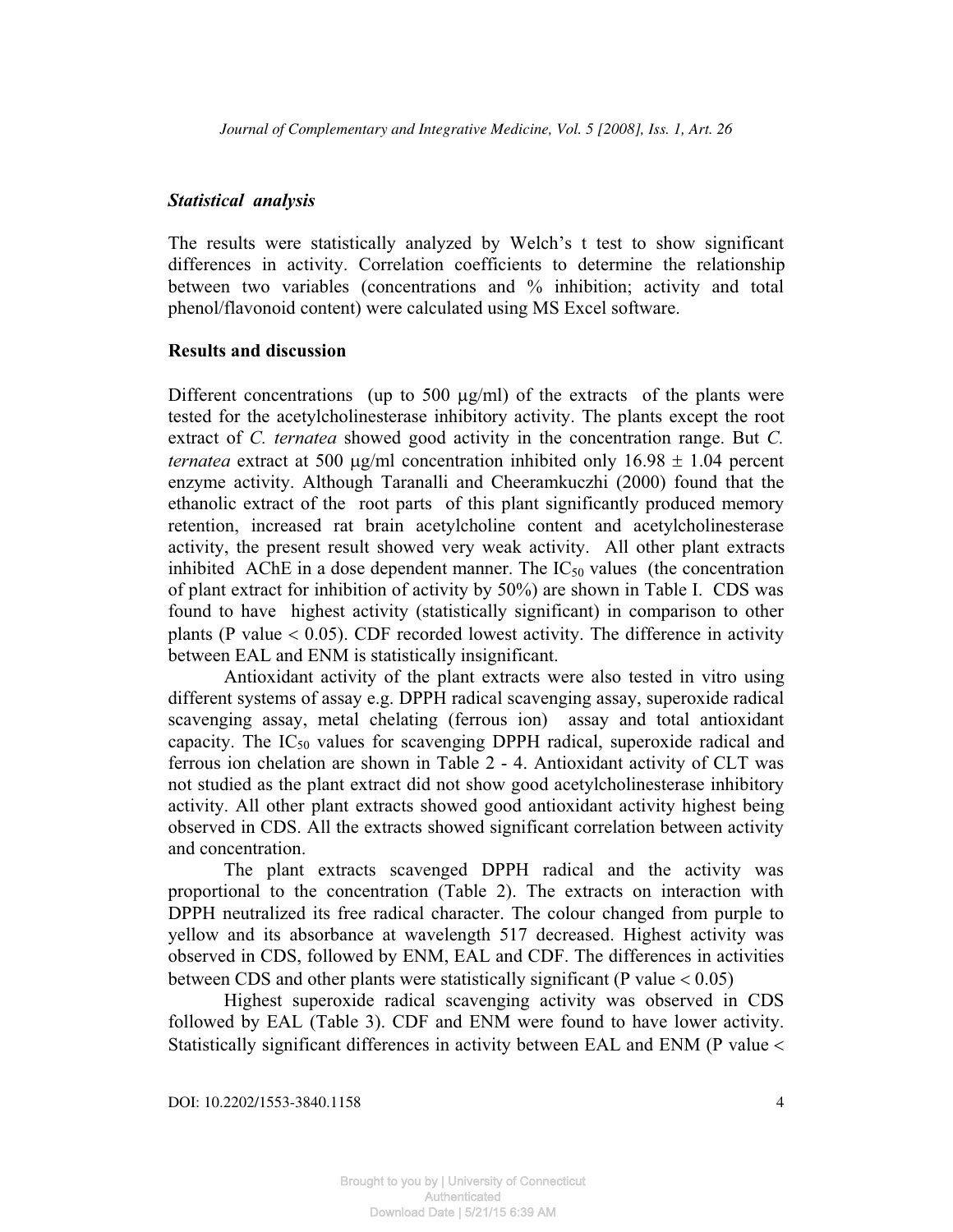0.01), CDS and CDF (P value  $<$  0.05) and between CDS and EAL (P value  $<$ 0.01) were observed. Photochemical reduction of flavins generates  $O_2$ <sup>-</sup> which reduces NBT resulting in the formation of blue formazan (Beauchamp and Fridovich, 1971). The plant extracts inhibited the formation of the blue formazan in a dose dependent manner.

| Plant<br>material | Concentration<br>$(\mu g/ml)$            | %Inhibition<br>$\pm$ sd                                                                          | Regression equation<br>$(r^*)$   | $IC_{50}$ value<br>$(\mu g/ml)$ |
|-------------------|------------------------------------------|--------------------------------------------------------------------------------------------------|----------------------------------|---------------------------------|
| <b>CDS</b>        | 133.33<br>200<br>266.66<br>400<br>533.33 | $40.16 \pm 0.8$<br>$54.08 \pm 0.93$<br>$61.61 \pm 1.01$<br>$75.97 \pm 1.46$<br>$86.26 \pm 0.93$  | $Y=0.111x + 29.566$<br>(0.9849)  | 184.09                          |
| <b>CDF</b>        | 300<br>350<br>400<br>500                 | $13.36 \pm 1.92$<br>$50.43 \pm 1.83$<br>$66.88 \pm 4.55$<br>$92.23 \pm 2.20$                     | $Y=0.3726x - 88.672$<br>(0.9624) | 372.17                          |
| <b>EAL</b>        | 100<br>200<br>250<br>300<br>350          | $8.06 \pm 1.51$<br>$32.20 \pm 1.33$<br>$57.97 \pm 3.13$<br>$70.06 \pm 2.77$<br>$94.95 \pm 5.24$  | $Y= 0.3463 - 30.456$<br>(0.9899) | 232.33                          |
| <b>ENM</b>        | 100<br>200<br>250<br>300<br>350          | $18.51 \pm 2.60$<br>$41.55 \pm 0.62$<br>$56.32 \pm 1.03$<br>$75.89 \pm 0.84$<br>$92.40 \pm 3.28$ | $Y=0.3056x - 16.809$<br>(0.9954) | 218.62                          |

### **Table I: Acetylcholinesterase inhibitory activity**

 $*$  r = correlation coefficient of dose response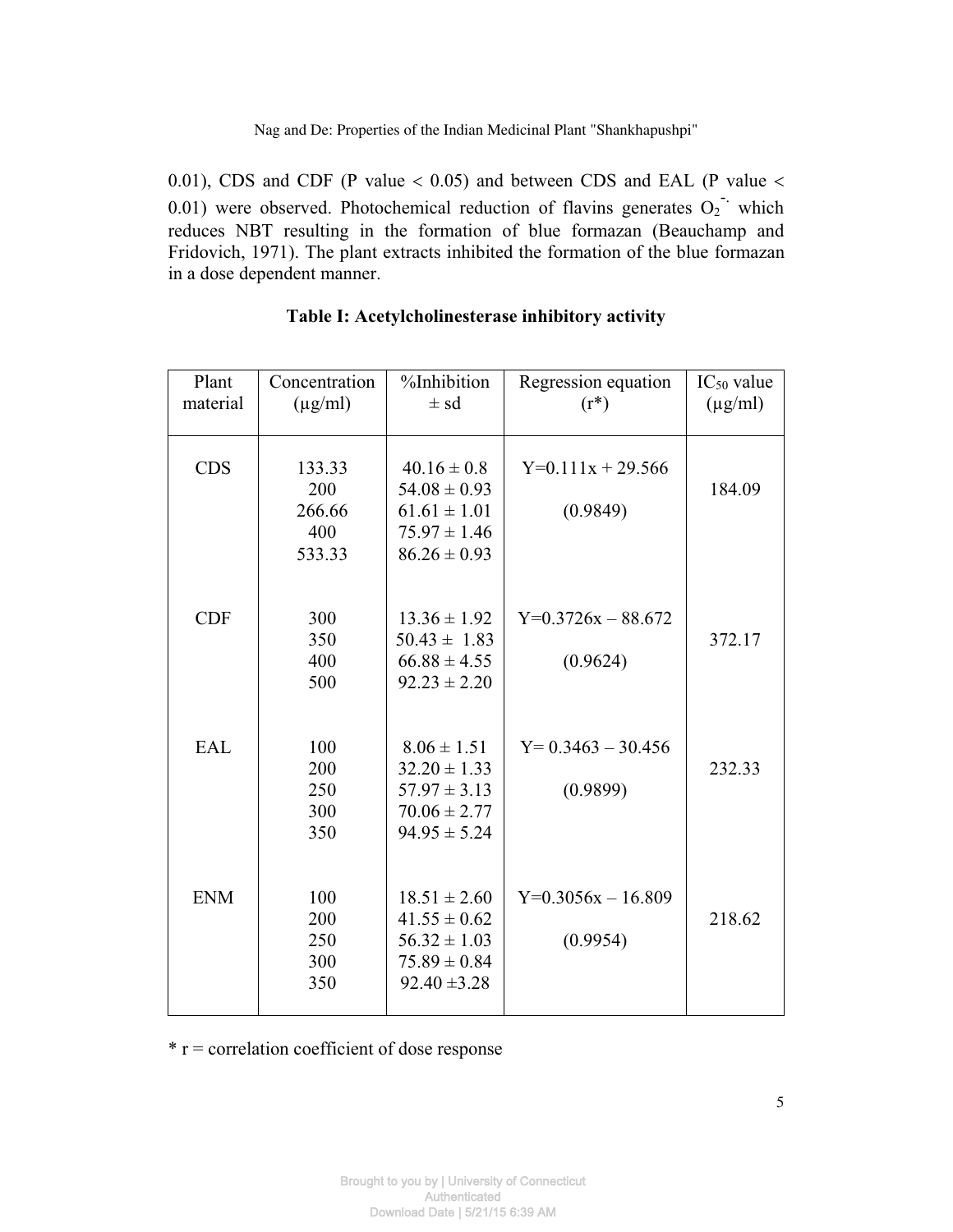| Plant<br><b>Material</b> | Concentration<br>$(\mu g/ml)$ | %Inhibition<br>$\pm$ sd | <b>Regression</b><br>equation | $IC_{50}$<br>value |
|--------------------------|-------------------------------|-------------------------|-------------------------------|--------------------|
|                          |                               |                         | $(r^*)$                       | $(\mu g/ml)$       |
|                          |                               |                         |                               |                    |
| <b>CDF</b>               | 16.13                         | $21.62 \pm 0.47$        |                               |                    |
|                          | 32.26                         | $30.03 \pm 0.38$        | $Y=0.5837x+12.587$            |                    |
|                          | 64.52                         | $50.53 \pm 0.40$        |                               |                    |
|                          | 96.77                         | $73.99 \pm 0.63$        | (0.9935)                      | 64.1               |
|                          | 129.03                        | $84.46 \pm 1.35$        |                               |                    |
|                          |                               |                         |                               |                    |
| <b>CDS</b>               | 16.13                         | $27.21 \pm 0.32$        |                               |                    |
|                          | 32.26                         | $36.17 \pm 0.90$        | $Y=1.2737x+2.703$             |                    |
|                          | 45.16                         | $63.03 \pm 0.48$        |                               | 37.13              |
|                          | 64.52                         | $85.74 \pm 0.35$        | (0.9804)                      |                    |
|                          |                               |                         |                               |                    |
| <b>EAL</b>               | 16.13                         | $18.24 \pm 0.72$        |                               |                    |
|                          | 32.26                         | $39.33 \pm 1.01$        | $Y=0.575x+18.689$             |                    |
|                          | 48.39                         | $52.86 \pm 0.84$        |                               | 54.45              |
|                          | 80.65                         | $70.77 \pm 1.10$        | (0.9618)                      |                    |
|                          | 96.77                         | $77.64 \pm 1.18$        |                               |                    |
|                          | 129.03                        | $85.13 \pm 1.39$        |                               |                    |
|                          |                               |                         |                               |                    |
| <b>ENM</b>               | 16.13                         | $17.34 \pm 0.51$        |                               |                    |
|                          | 32.26                         | $46.10 \pm 0.98$        | $Y=0.6251x+19.135$            | 49.38              |
|                          | 64.52                         | $65.84 \pm 1.58$        |                               |                    |
|                          | 96.77                         | $88.05 \pm 0.54$        | (0.9457)                      |                    |
|                          | 129.03                        | $90.07 \pm 0.49$        |                               |                    |
|                          |                               |                         |                               |                    |

# **Table 2: DPPH radical scavenging activity of plant extracts.**

 $*$  r = correlation coefficient of dose response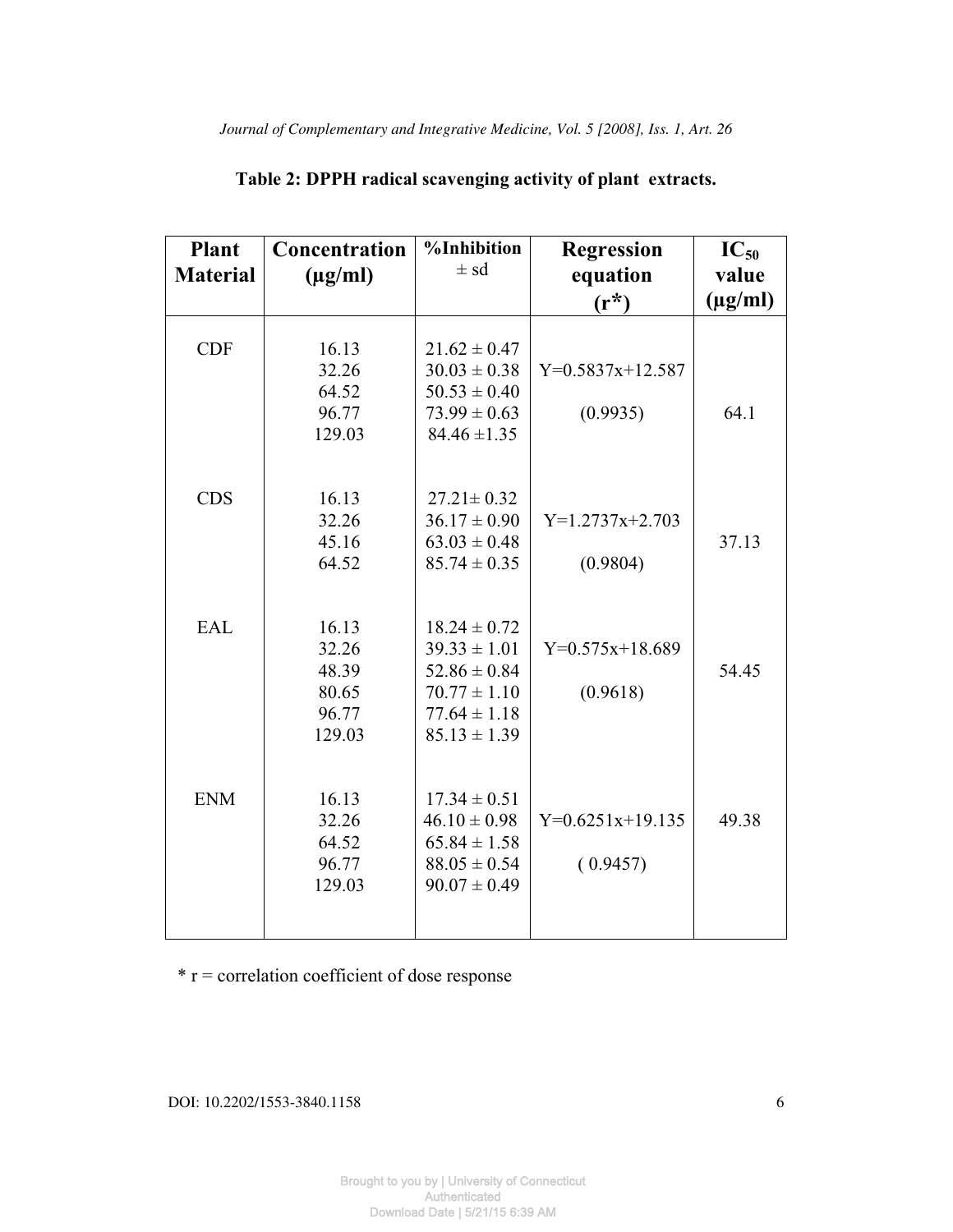| <b>Plant</b><br><b>Material</b> | Concentration<br>$(\mu g/ml)$               | $\frac{0}{0}$<br><b>Inhibition</b><br>$\pm$ sd                                                                       | <b>Regression</b><br>equation<br>$(r^*)$ | $IC_{50}$<br>value<br>$(\mu g/ml)$ |
|---------------------------------|---------------------------------------------|----------------------------------------------------------------------------------------------------------------------|------------------------------------------|------------------------------------|
| <b>CDS</b>                      | 150<br>166.67<br>191.67<br>208.3<br>250     | $36.46 \pm 1.03$<br>$50.88 \pm 0.71$<br>$73.99 \pm 0.71$<br>$76.49 \pm 0.61$<br>$91.94 \pm 1.47$                     | $Y=0.547x - 39.806$<br>(0.9622)          | 164.18                             |
| <b>CDF</b>                      | 166.67<br>266.67<br>333.33<br>500<br>666.67 | $19.30 \pm 1.48$<br>$47.00 \pm 1.60$<br>$60.13 \pm 1.13$<br>$72.61 \pm 0.65$<br>$95.06 \pm 1.74$                     | $Y=0.1387x + 5.203$<br>(0.9698)          | 322.98                             |
| <b>EAL</b>                      | 100<br>166.67<br>333.33<br>500              | $30.40 \pm 0.92$<br>$55.17 \pm 1.11$<br>$82.78 \pm 0.13$<br>$97.31 \pm 0.84$                                         | $Y=0.16x + 22.402$<br>(0.966)            | 172.49                             |
| <b>ENM</b>                      | 250<br>350<br>500<br>750<br>1000<br>1250    | $38.65 \pm 0.46$<br>$44.22 \pm 1.61$<br>$61.65 \pm 0.31$<br>$72.89 \pm 0.75$<br>$87.10 \pm 0.48$<br>$100.0 \pm 0.98$ | $Y=0.0611x+25.686$<br>(0.9915)           | 397.94                             |

**Table3: Superoxide radical scavenging activity** 

 $*$  r = correlation coefficient of dose response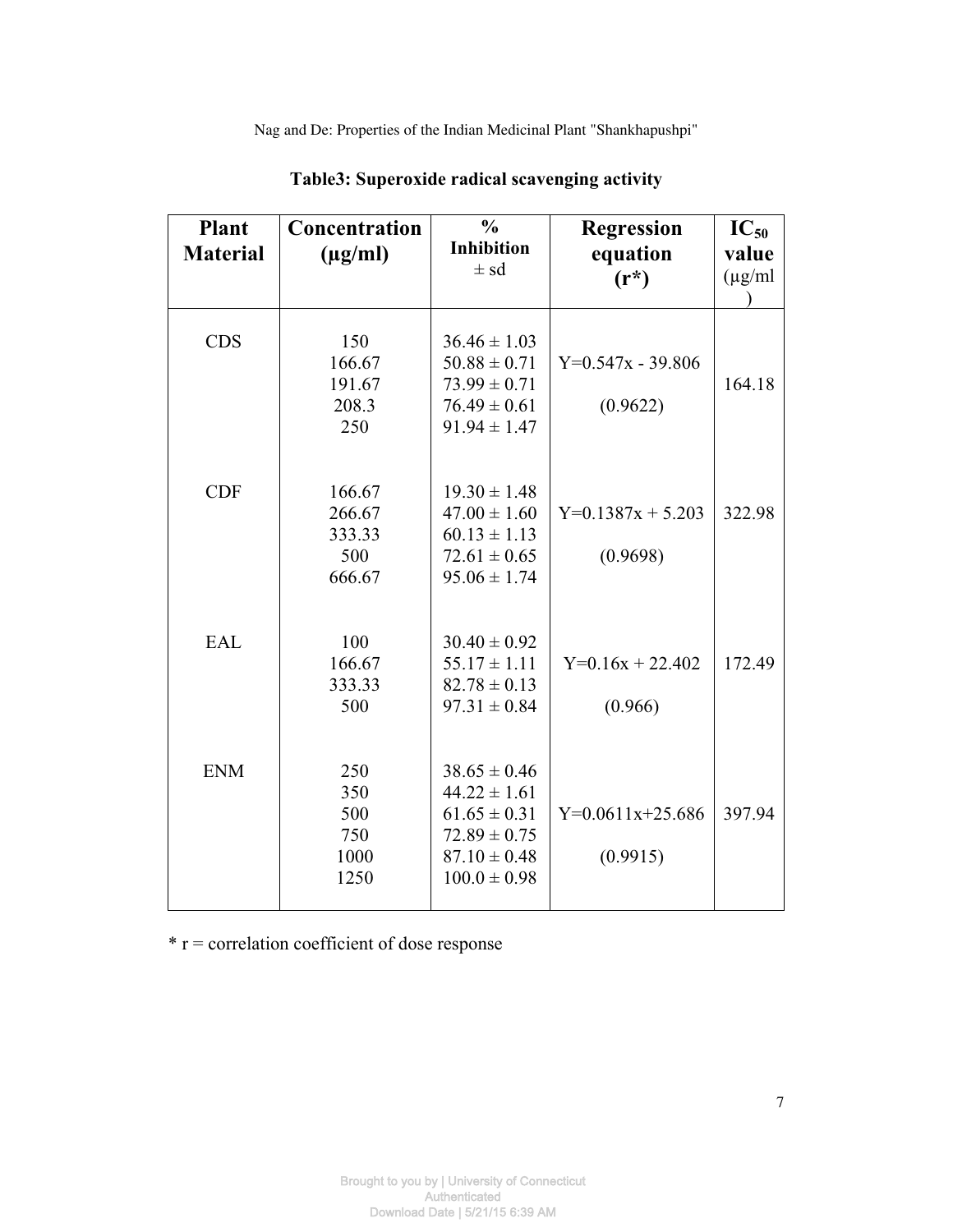Ferrozine can quantitatively form complexes with  $Fe<sup>2+</sup>$ . In the presence of plant extract (chelating agent) the complex formation is disrupted, resulting in a decrease in the red colour of the complex. Measurement of colour reduction therefore allows estimating the metal chelating activity of the coexisting chelators. Fe<sup>2+</sup> chelating ability is due to antioxidant activity of the plant extract. The plant extracts did not show good metal chelating property. Amongst the four plants, EAL was found to have highest activity. The activity of ENM was lower than EAL (Table 4). The activity between the two was statistically insignificant. The activities of the methanolic extracts of the two species of *Canscora* were poor. Different concentrations of extracts (up to  $1000 \mu g/ml$ ) of CDS and CDF were tested. It was found that 1000 µg/ml concentration of CDS and CDF disrupted complex formation between ferrozine and  $Fe^{2+}$  only by 10.55  $\pm$  0.48 per cent and 32.42 10  $\pm$  0.8 per cent respectively. So the IC<sub>50</sub> values of these extracts were not calculated.

Total antioxidant capacity (AAE) of the plant extracts are shown in Table 5. Total antioxidant capacity (AAE) of all the plant extracts were good. Highest activity was found in CDS.

| <b>Plant</b>    | Concentration | $\frac{0}{0}$     | <b>Regression</b>   | $IC_{50}$    |
|-----------------|---------------|-------------------|---------------------|--------------|
| <b>Material</b> | $(\mu g/ml)$  | <b>Inhibition</b> | equation            | value        |
|                 |               | $\pm$ sd          | $(r^*)$             | $(\mu g/ml)$ |
|                 |               |                   |                     |              |
|                 |               |                   |                     |              |
| EAL             | 200           | $8.97 \pm 0.93$   | $Y=0.2218x-54.952$  |              |
|                 | 300           | $16.29 \pm 1.38$  |                     |              |
|                 | 400           | $27.49 \pm 0.94$  | (0.9323)            | 473.18       |
|                 | 450           | $38.6 \pm 1.36$   |                     |              |
|                 | 500           | $63.78 \pm 2.0$   |                     |              |
|                 |               |                   |                     |              |
| <b>ENM</b>      | 200           | $13.81 \pm 0.93$  | $Y=0.0624x + 0.047$ |              |
|                 | 400           | $24.13 \pm 0.75$  |                     |              |
|                 | 600           | $36.98 \pm 0.13$  | (0.9977)            | 800.53       |
|                 | 800           | $48.56 \pm 0.70$  |                     |              |
|                 | 1000          | $64.01 \pm 0.35$  |                     |              |
|                 |               |                   |                     |              |
|                 |               |                   |                     |              |

#### **Table 4: Metal chelating property**

 $*$  r = correlation coefficient of dose response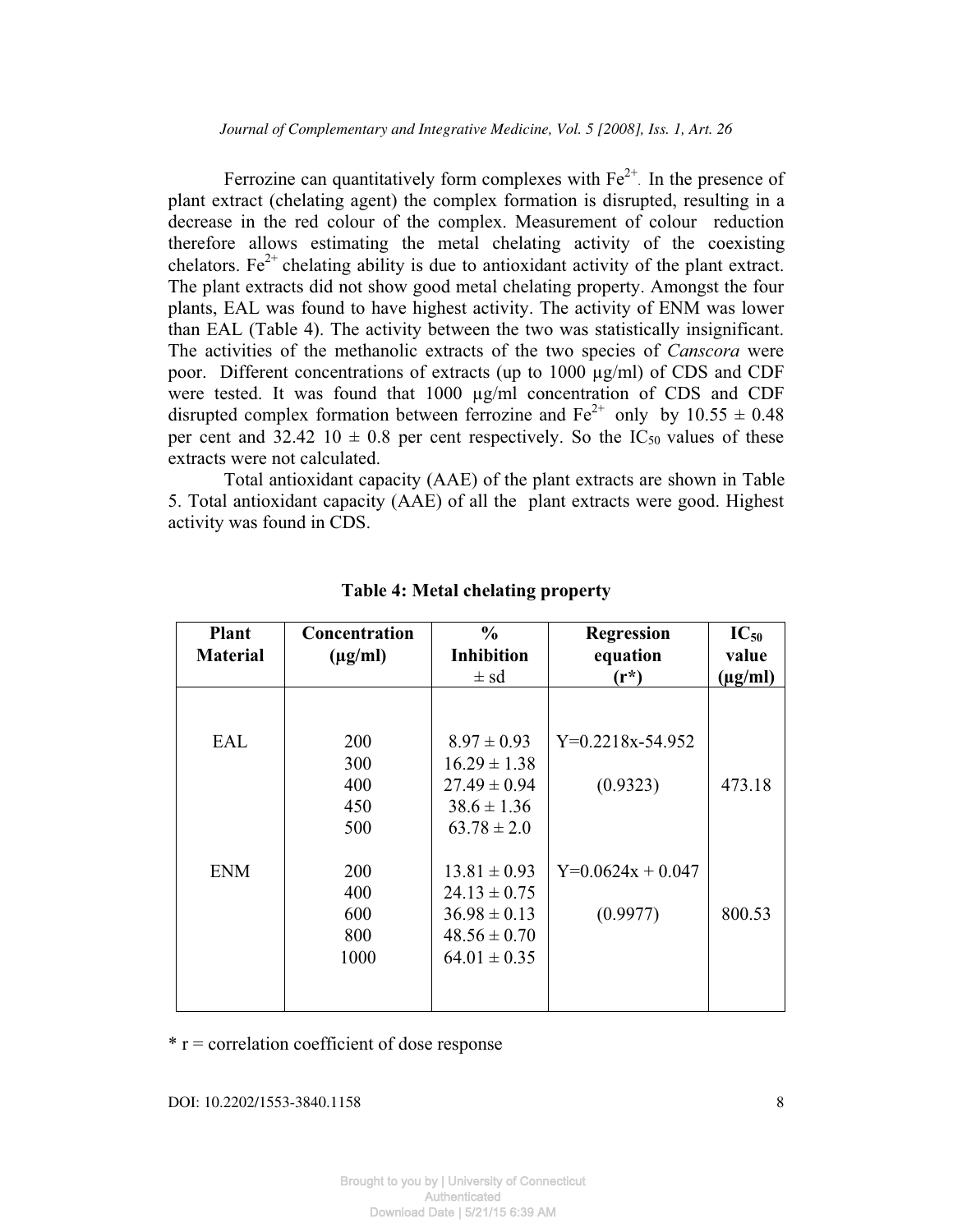Total phenol and flavonoid content in the four plants were measured (Table 6). Significant correlation between total phenol content and acetylcholenesterase inhibitory activity  $(r = 0.838)$  and total phenol content and total antioxidant capacity ( $r = 0.9071$ ) could be detected. Flavonoid contents were not related to any such activity in these four plants.

| <b>Plant extract</b> | <b>Total antioxidant capacity</b><br>$(\mu g \text{ AAE} / \text{mg} \text{ extract} \pm \text{sd})$ |
|----------------------|------------------------------------------------------------------------------------------------------|
| <b>CDS</b>           | $42.61 \pm 0.62$                                                                                     |
| <b>CDF</b>           | $22.23 \pm 0.72$                                                                                     |
| <b>EAL</b>           | $31.63 \pm 0.67$                                                                                     |
| <b>ENM</b>           | $38.99 \pm 0.24$                                                                                     |

## **Table 5: Total antioxidant capacity (AAE)**

## **Table 6: Total phenol and flavonoid content**

| <b>Plant material</b> | <b>Total phenol content</b><br>(GAE)<br>$(\mu g / \mu g$ plant extract $\pm$ sd) | <b>Total flavonoid content</b><br>$(CE)$ ( $\mu$ g/ $\mu$ g plant<br>extract $\pm$ sd) |
|-----------------------|----------------------------------------------------------------------------------|----------------------------------------------------------------------------------------|
| <b>ENM</b>            | $0.29 \pm 0.007$                                                                 | $0.107 \pm 0.001$                                                                      |
|                       |                                                                                  |                                                                                        |
| EAL                   | $0.28 \pm 0.01$                                                                  | $0.129 \pm 0.005$                                                                      |
| <b>CDS</b>            | $0.33 \pm 0.01$                                                                  | $0.0745 \pm 0.001$                                                                     |
| <b>CDF</b>            | $0.26 \pm 0.006$                                                                 | $0.093 \pm 0.004$                                                                      |
|                       |                                                                                  |                                                                                        |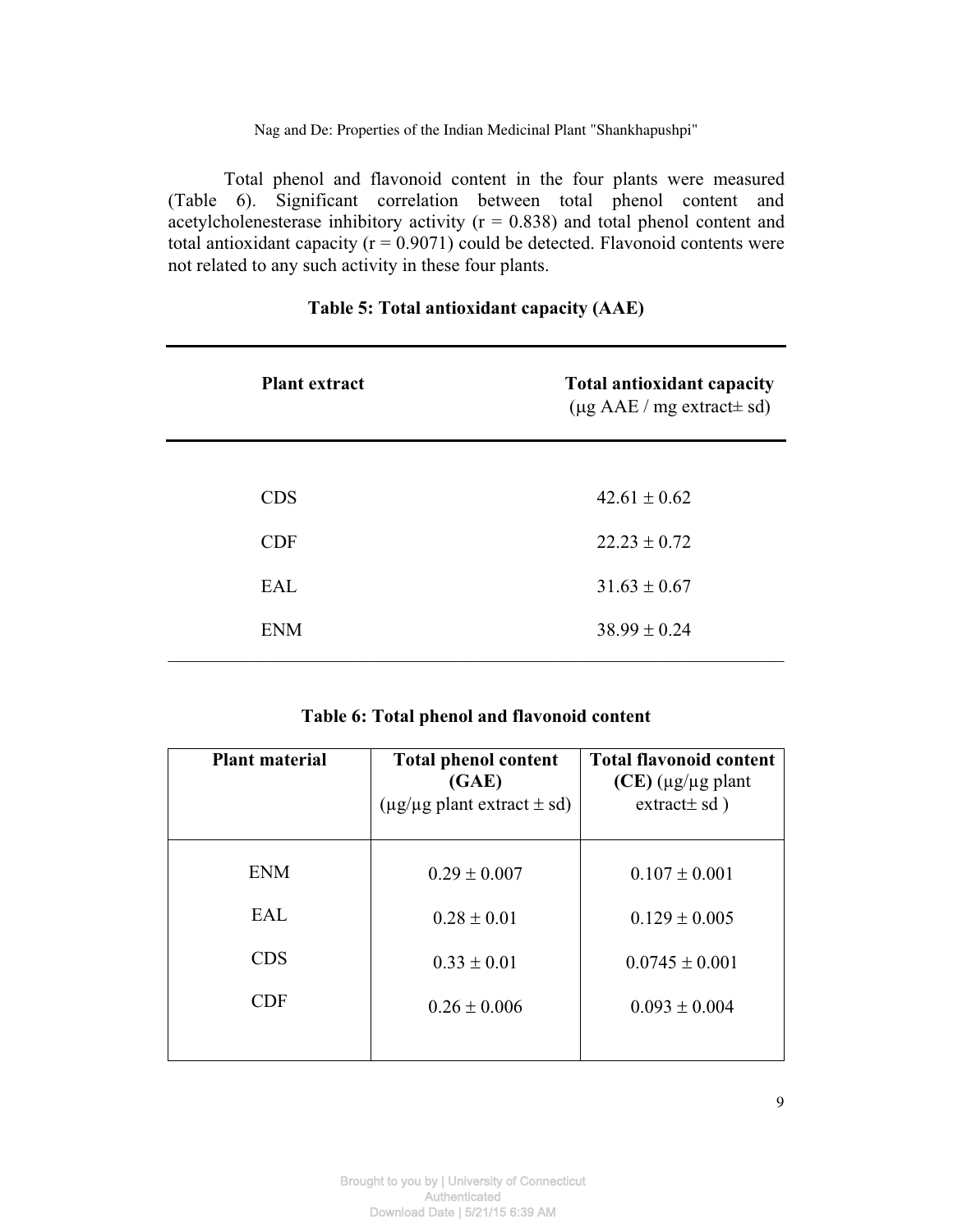# **Conclusion**

Considering all the activities it can be concluded that *C. decussata* has the highest antioxidant (except metal chelating property) and acetylcholinesterase inhibitory activity than the other plants known as *Shankhapushpi* studied during the present investigation. The results also validate the use of some *Shankhapushpi* plants in Indian system of medicine for enhancing memory function. Further in vivo studies are required in this regard.

# **References**

- 1. Beauchamp C, Fridovich I. 1971. Superoxide dismutase: Improved assays and an assay applicable to acrylamide gels. Analytical Biochemistry 44: 276- 287.
- 2. Bierer LM, Haroutunian V, Gabriel S, Knott PJ, Carlin LS, Purohit DP, Perl DP, Schmeidler J, Kanof P, Davis KL. 1995. Neurochemical correlates of dementia severity in Alzheimer's disease: relative importance of the cholinergic deficits. J Neurochem, 64: 749-760.
- 3. Braca A, Nunziatina De Tommasi, Lorenzo Di Bari, Cosimo Pizza, Mateo Politi & Ivano Morelli. 2001. Antioxidant Principles from *Bauhinia terapotensis*. J Nat Prod 64: 892-895.
- 4. Collerton D. 1986. Cholinergic function and intellectual decline in Alzheimer's disease. Neuroscience. 19 : 1-28.
- 5. Dasgupta N, De B. 2004. Antioxidant activity of *Piper betle* L. leaf extract *in vitro.* Food Chemistry 88: 219-224.
- 6. Ellman GL, Courtney D, Andres V, Featherstone RM. 1961. A new and rapid colorimetric determination of acetylcholinesterase activity. Biochem Pharmacol 7: 88-95.
- 7. Houghton PJ, Ren Y, Howes M. 2006. Acetylcholinestertase inhibitors from plants and fungi. Natural Product Reports. 23: 181-199.
- 8. Howes MR, Houghton PJ. 2003. Plants used in Chinese and Indian traditional medicine for improvement of memory and cognitive function. Pharmacology Biochemistry and Behavior. 75: 513-527.
- 9. Jain NN, Ohal CC, Shroff SK, Bhutada RH, Somani RS, Kasture VS and Kasture SB. 2003. Clitorea ternatea and the CNS. Pharmacology Biochemistry and Behavior, 75: 529-536.
- 10. Kim D, Jeong SW, Lee CY. 2003. Antioxidant capacity of phenolic phytochemicals from various cultivars of plums. Food chemistry. 81, 321-326.
- 11. Maxwell SJ. 1995. Prospects for the use of antioxidant therapies. Drugs 49:345.